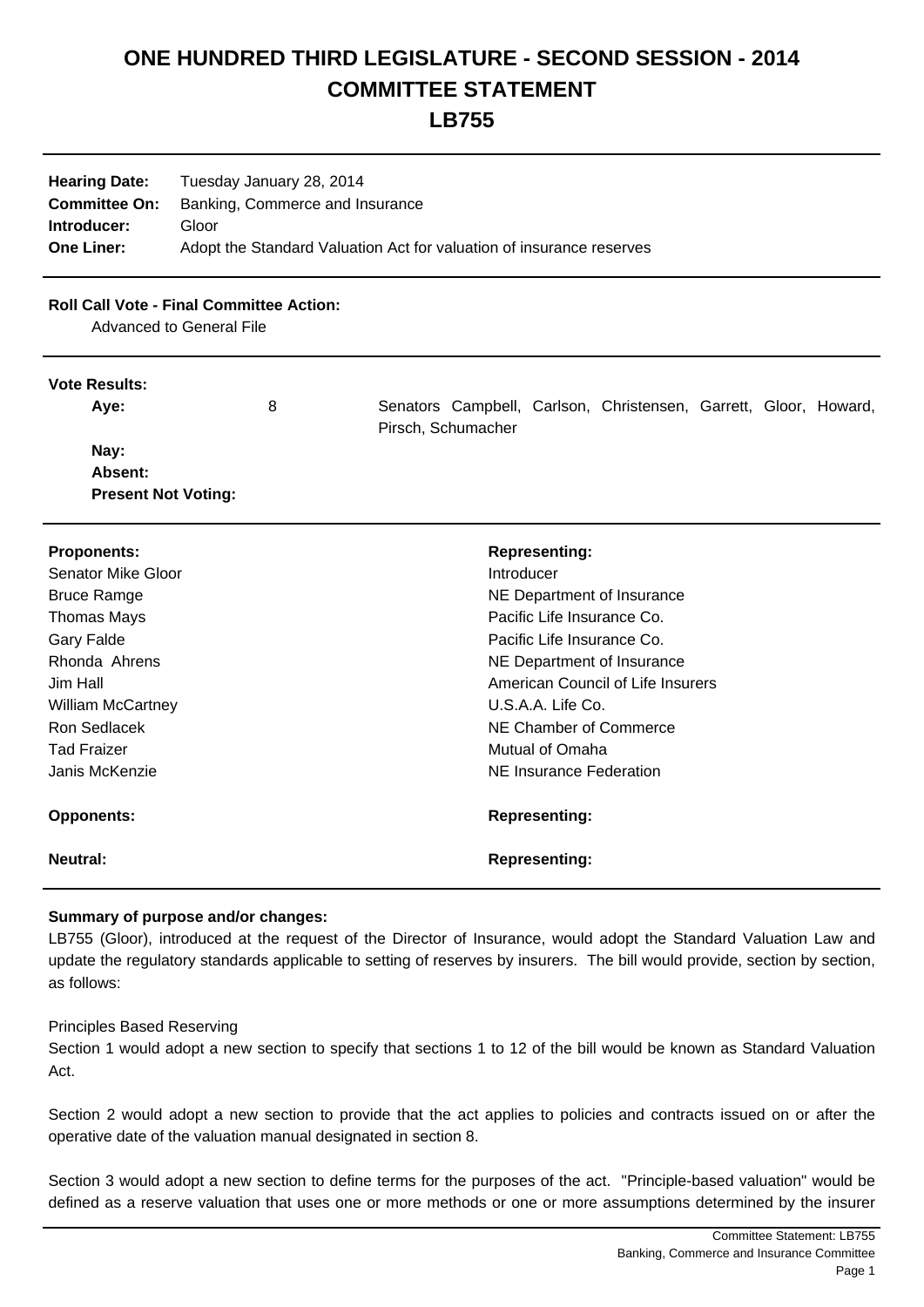and is required to comply with section 9 of the bill as specified in the valuation manual. "Valuation manual" would be defined as the valuation manual prescribed by the director which conforms substantially to the valuation manual developed and adopted by the National Association of Insurance Commissioners (NAIC).

Section 4 would adopt a new section to require that the director annually value the reserves for all outstanding life insurance contracts, annuity and pure endowment contracts, accident and health contracts, and deposit-type contracts of every company issued on or after the operative date of the valuation manual.

Section 5 would adopt a new section to require that the insurers with outstanding life insurance contracts, annuity and pure endowment contracts, accident and health contracts, and deposit-type contracts shall submit the opinion of the appointed actuary as to whether the reserves are computed appropriately, based on assumptions that satisfy contractual provisions, consistent with prior reported amounts, and comply with applicable law. The opinion shall also include whether the reserves, when considered in light of the assets held to support the reserves, adequately provide for the company's policy obligations. The bill would set standards for the form and content of, and procedure for submitting the memorandum.

The bill would specify that information in the memorandum in support of the opinion is confidential, privileged, not a public record, and not subject to subpoena, discovery, or admissible in evidence in a private civil action. The bill would grant the director authority to use the information as part of the director's official duties. The bill would prohibit disclosure otherwise and prohibit testimony in private civil actions. The bill would authorize sharing information with other state, federal, and international financial regulatory agencies, and with the NAIC if the recipient agrees in writing to maintain confidentiality. The bill would authorize the director to receive information from other state, federal, and international regulatory agencies, and with the NAIC on a confidential basis. The bill would provide that the information may be subject to subpoena to defend an action seeking damages from the actuary and may be used for disciplinary proceedings. The bill also would specify that if a company cites the materials in marketing, all portions of the memorandum would no longer be confidential.

Section 6 would require that for accident and health insurance contracts issued on or after the operative date of the valuation manual, the standard prescribed is the minimum standard required under section 4. For disability and sickness and accident insurance contracts issued on or after the date set forth in section 44-407.07, January 1, 1950, but before the operative date of the valuation manual, the standard is that adopted by regulation of the director.

Section 7 would amend section 44-404 to amend internal references to refer to current numbering in the Nebraska Revised Statutes and to specify that the section applies to policies issued prior to the operative date of the valuation manual, and to provide that sections 8 and 9 shall not apply to those contracts. The bill would specify that aggregate reserves for all policies cannot be less than the aggregate reserves determined by the appointed actuary to be necessary to render the required actuarial opinion.

Section 8 would adopt a new section to set the operative date of the valuation manual and to direct the director to adopt the valuation manual no later than July 1, 2017, with an operative date as of January 1 after the date on which the director prescribes the manual. The bill would provide that changes adopted by the director to the valuation manual are effective January 1 following adoption of the change unless the manual specifies a later date. The bill would require the director to adopt a valuation manual to specify minimum valuation standards for and definitions of the policies set forth in section 4, the policies subject to principle-based valuation and for those policies, the formats for reports, assumptions, and procedures for corporate governance. For policies not subject to principle-based valuation, the minimum valuation standard would be required to either be consistent with the valuation standard prior to the operative date of the valuation manual or develop reserves that quantifies the benefits associated with the contracts. The valuation manual would be required to set the data and form of the data required and may specify such other requirements as data analyses and reporting. The bill would allow the director to employ or contract for actuarial examinations of the insurer at the expense of the insurer and rely on the opinion of a qualified actuary engaged by another state or territory. The bill would specify that the director could require a company to change any assumption and adjust reserves and would grant the director authority to take other disciplinary action.